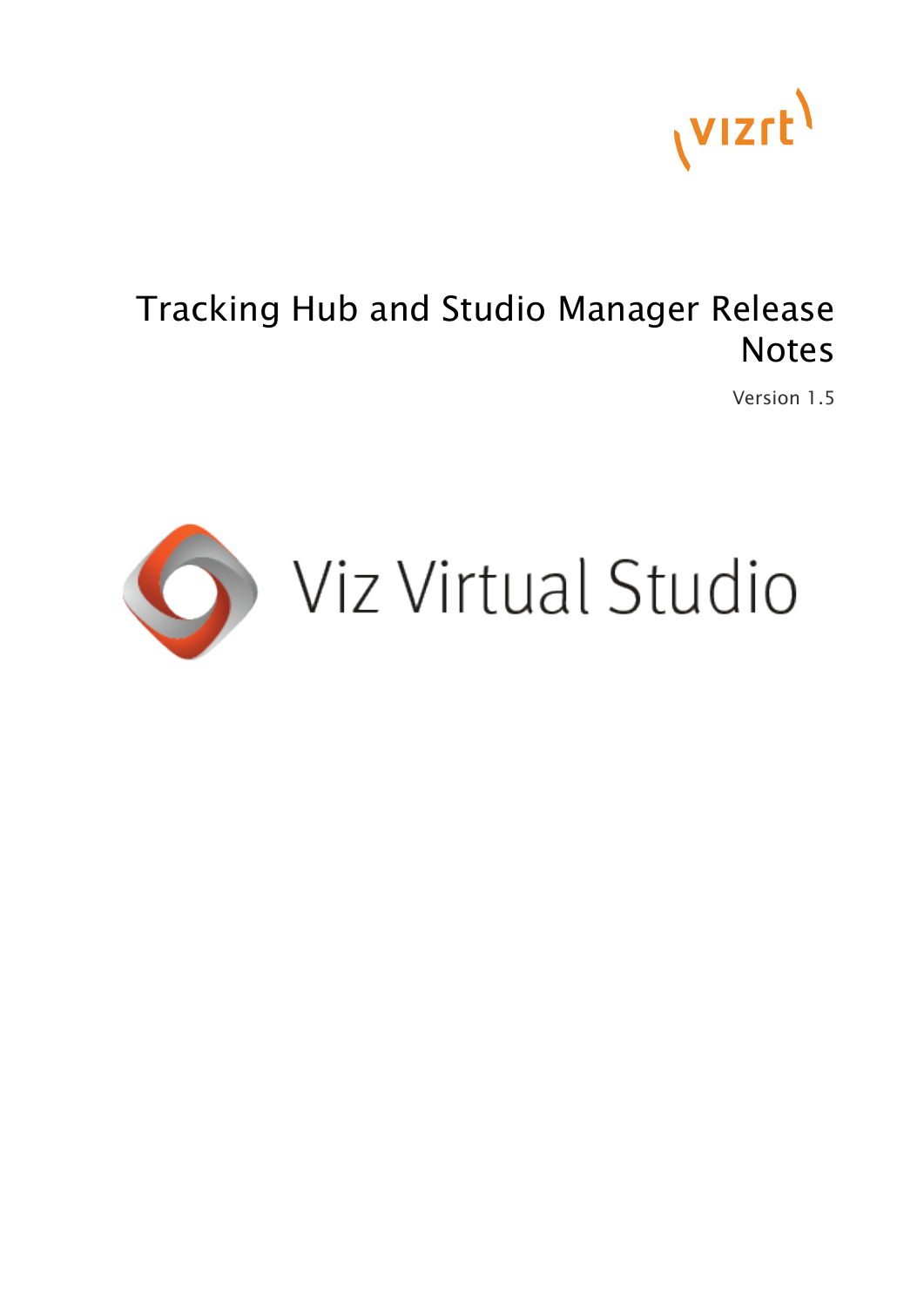

#### Copyright © 2022 Vizrt. All rights reserved.

No part of this software, documentation or publication may be reproduced, transcribed, stored in a retrieval system, translated into any language, computer language, or transmitted in any form or by any means, electronically, mechanically, magnetically, optically, chemically, photocopied, manually, or otherwise, without prior written permission from Vizrt. Vizrt specifically retains title to all Vizrt software. This software is supplied under a license agreement and may only be installed, used or copied in accordance to that agreement.

#### Disclaimer

Vizrt provides this publication "as is" without warranty of any kind, either expressed or implied. This publication may contain technical inaccuracies or typographical errors. While every precaution has been taken in the preparation of this document to ensure that it contains accurate and up-todate information, the publisher and author assume no responsibility for errors or omissions. Nor is any liability assumed for damages resulting from the use of the information contained in this document. Vizrt's policy is one of continual development, so the content of this document is periodically subject to be modified without notice. These changes will be incorporated in new editions of the publication. Vizrt may make improvements and/or changes in the product(s) and/or the program(s) described in this publication at any time. Vizrt may have patents or pending patent applications covering subject matters in this document. The furnishing of this document does not give you any license to these patents.

#### Technical Support

For technical support and the latest news of upgrades, documentation, and related products, visit the Vizrt web site at [www.vizrt.com.](http://www.vizrt.com)

#### Created on

2022/04/05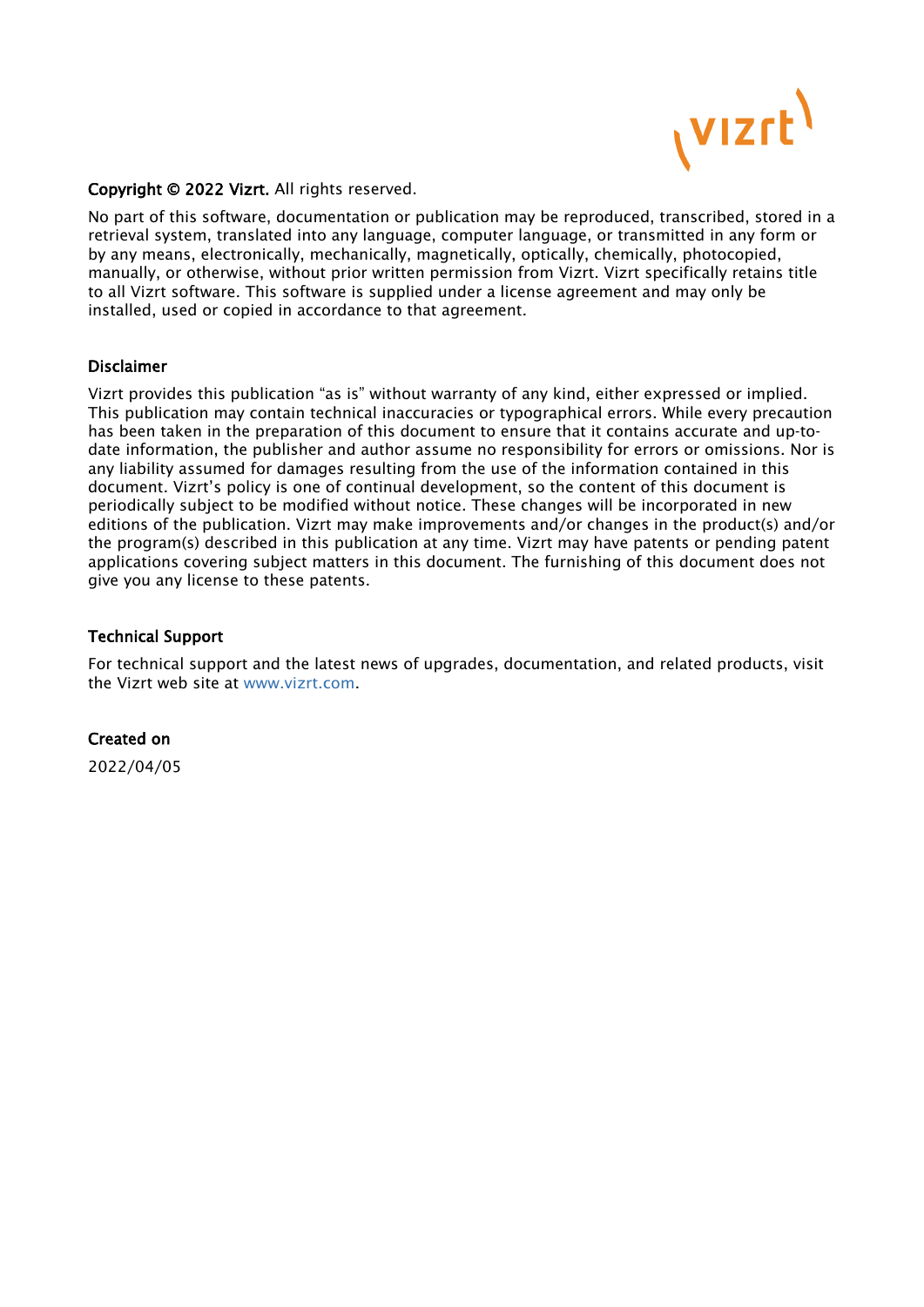# Contents

| 1.1 |  |
|-----|--|
| 1.2 |  |
| 1.3 |  |
| 1.4 |  |
| 1.5 |  |
| 1.6 |  |
| 1.7 |  |
| 2   |  |
| 2.1 |  |
| 2.2 |  |
| 2.3 |  |
| 2.4 |  |
| 2.5 |  |
| 2.6 |  |
| 2.7 |  |
| 2.8 |  |
| 3   |  |
| 4   |  |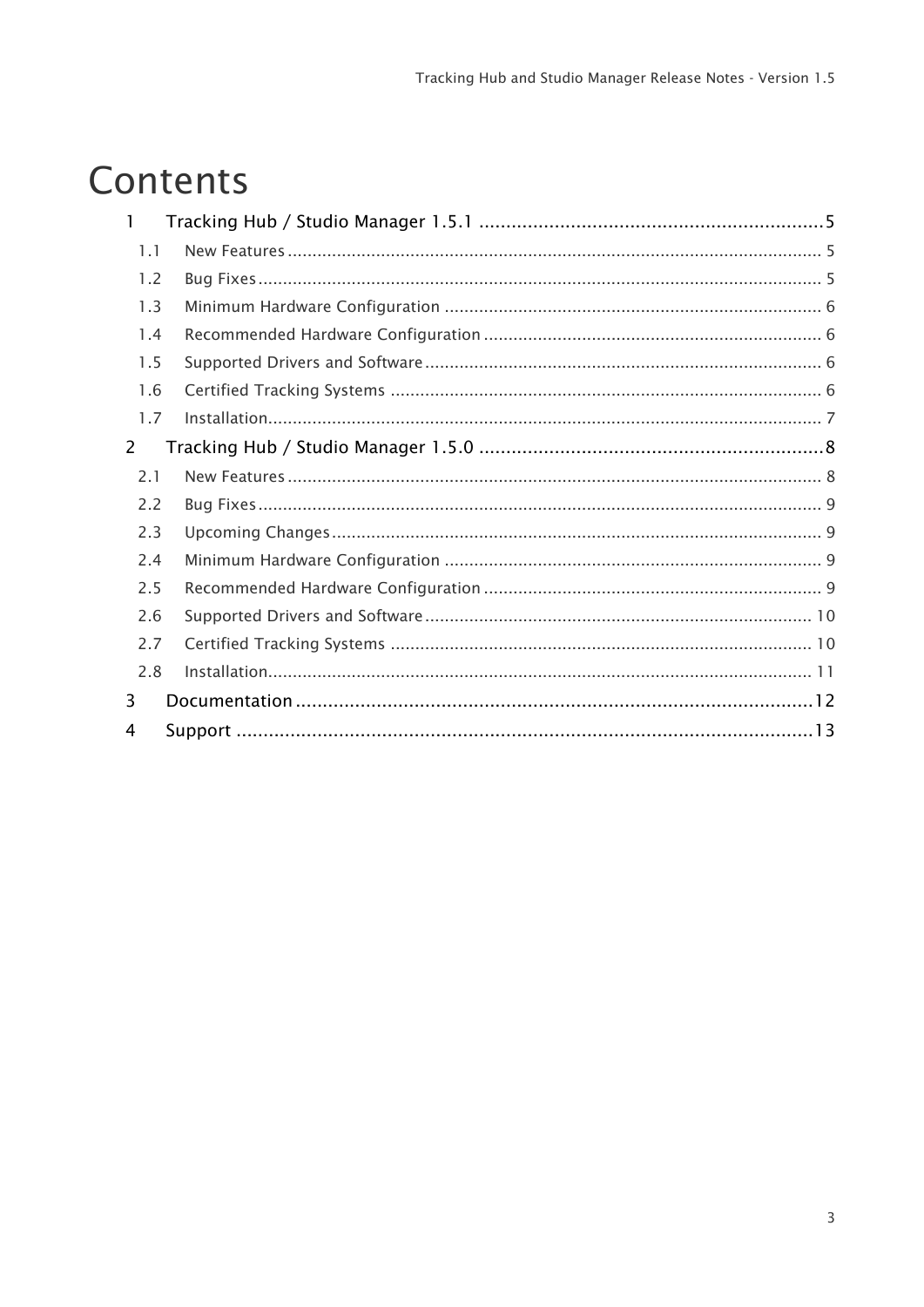- [Tracking Hub / Studio Manager 1.5.1](#page-4-0)
	- [New Features](#page-4-1)
	- [Bug Fixes](#page-4-2)
	- [Minimum Hardware Configuration](#page-5-0)
	- [Recommended Hardware Configuration](#page-5-1)
	- [Supported Drivers and Software](#page-5-2)
	- [Certified Tracking Systems](#page-5-3)
	- [Installation](#page-6-0)
- [Tracking Hub / Studio Manager 1.5.0](#page-7-0)
	- [New Features](#page-7-1)
	- [Bug Fixes](#page-8-0)
	- [Upcoming Changes](#page-8-1)
	- [Minimum Hardware Configuration](#page-8-2)
	- [Recommended Hardware Configuration](#page-8-3)
	- [Supported Drivers and Software](#page-9-0)
	- [Certified Tracking Systems](#page-9-1)
	- [Installation](#page-10-0)
- [Documentation](#page-11-0)
- [Support](#page-12-0)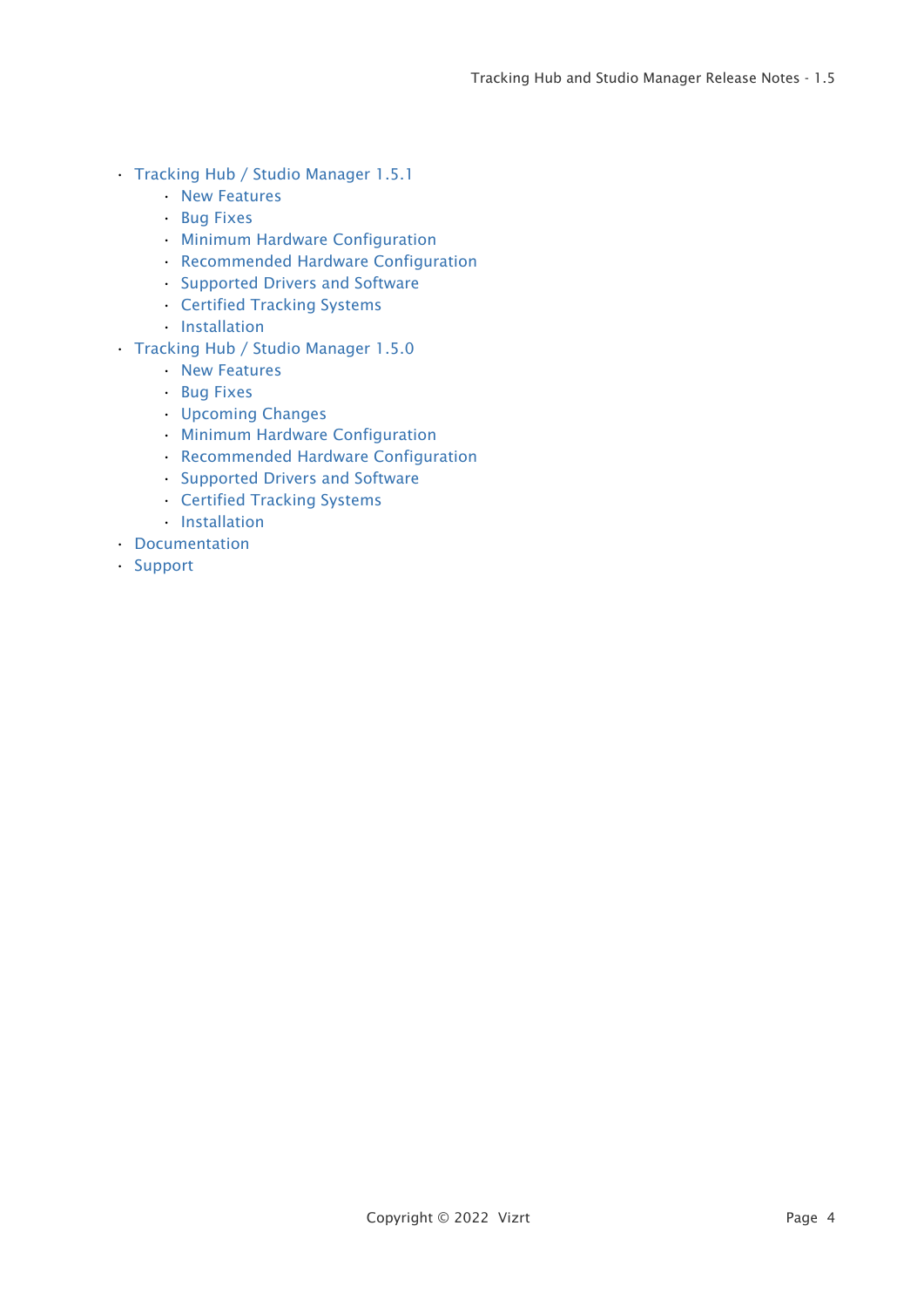## <span id="page-4-0"></span>1 Tracking Hub / Studio Manager 1.5.1

### Release Date: 2022-03-31

These are the release notes for Tracking Hub and Studio Manager version 1.5.1. This document describes the user-visible changes that have been made to the software since release 1.5.0.

### <span id="page-4-1"></span>1.1 New Features

| <b>Summary</b>                                            | <b>Key</b>        |
|-----------------------------------------------------------|-------------------|
| Timing of switching camera commands is improved           | VIZVS-1704        |
| Line drawing for multi camera service was improved        | VIZVS-1691        |
| A new Kuper crane template was added                      | VIZVS-1677        |
| The tick count settings are extended by a unit value      | VIZVS-1675        |
| The tick count calculation changed to float               | <b>VIZVS-1674</b> |
| Kuper protocol can now assemble fragmented serial packets | VIZVS-1672        |

[6 issues](https://jira.vizrt.com/secure/IssueNavigator.jspa?reset=true&jqlQuery=project+%3D+VIZVS+AND+issuetype+in+%28Improvement%2C+%22New+Feature%22%29+AND+fixVersion+%3D+VizVirtualSet-1.5.1+AND+Status+in+%28Closed%2C+Resolved%29+And+%22Release+Notes+Status%22++in+%28Needed%2C+Done%29++++&src=confmacro)

## <span id="page-4-2"></span>1.2 Bug Fixes

| <b>Summary</b>                                                                      | <b>Key</b>        |
|-------------------------------------------------------------------------------------|-------------------|
| Backup tracking hub crashes when pressing Synchronize on the Master Tracking<br>Hub | VIZVS-1729        |
| A Studio Manager crash during opening the outdated Cyc editor was solved            | <b>VIZVS-1718</b> |
| Studio Manager crashed when no post data was loaded                                 | VIZVS-1711        |
| Studio Manager crash when receiving external commands is fixed                      | <b>VIZVS-1706</b> |
| Corrected Camera and Video commands in A/B mode                                     | VIZVS-1705        |
| Multiobject was extended for correct ID handling                                    | VIZVS-1693        |
| The ground floor of the Two Corner Cyc was not saved to config file                 | VIZVS-1686        |
| In rare situations the Tracking Hub was locked during closing                       | VIZVS-1640        |

[8 issues](https://jira.vizrt.com/secure/IssueNavigator.jspa?reset=true&jqlQuery=project+%3D+VIZVS+AND+issuetype+%3D+Bug+AND+fixVersion+%3D+VizVirtualSet-1.5.1+AND+Status+in+%28Closed%2C+Resolved%29+And+%22Release+Notes+Status%22++in+%28Needed%2C+Done%29++++++++&src=confmacro)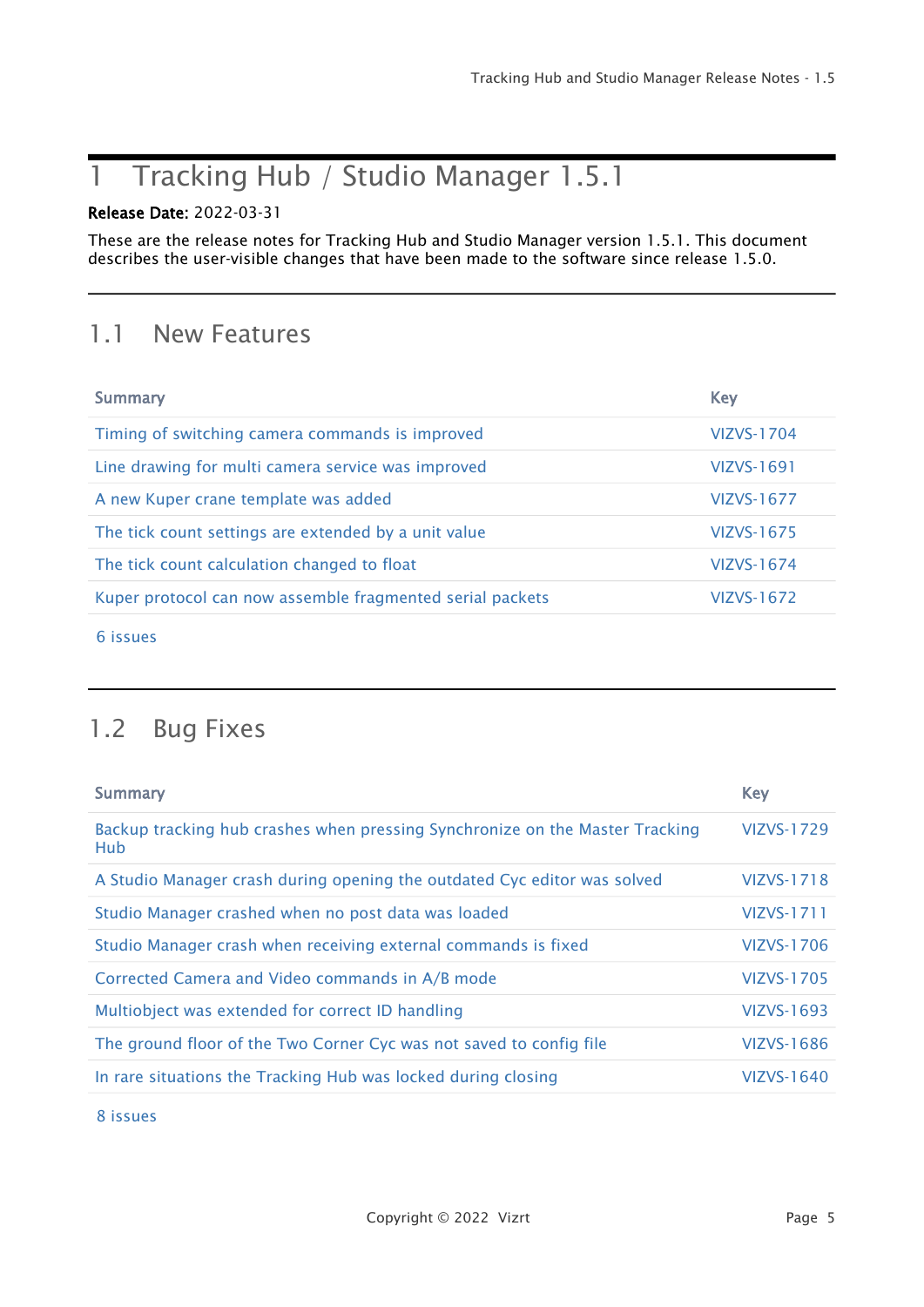### <span id="page-5-0"></span>1.3 Minimum Hardware Configuration

- Minimum 16 GB Ram
- Dual-Core Intel CPU
- 10 GB free disk space
- OpenGL Hardware-accelerated Graphics Card

### <span id="page-5-1"></span>1.4 Recommended Hardware Configuration

- 32 GB Ram
- Quad-Core Intel CPU
- 30 GB of free disk space
- NVidia P2000 Graphics Card

## <span id="page-5-2"></span>1.5 Supported Drivers And Software

This software has been tested to run on:

- Windows 10 LTSC 64-bit.
- Viz Engine 3.14.5.
- Viz Engine 4.4.1 or later.
- Service Host 2.0.
- Version 5.34 for Plura PCL-PCI and PCL-PCIe (LV, 3G) timecode reader cards (available on the Vizrt FTP in *Vizrt Drivers/Alperman PCL*).
- WIBU Codemeter 7.10. The driver is included in the installation package.

This software has been tested with Viz Arc 1.4.1.

The Lensfile Editor has been tested on the following browsers:

- Chrome
- Safari
- Firefox

### <span id="page-5-3"></span>1.6 Certified Tracking Systems

- Shotoku
- Motion Analysis
- NCam
- Egripment (Trackmen)
- StypeKit
- Vinten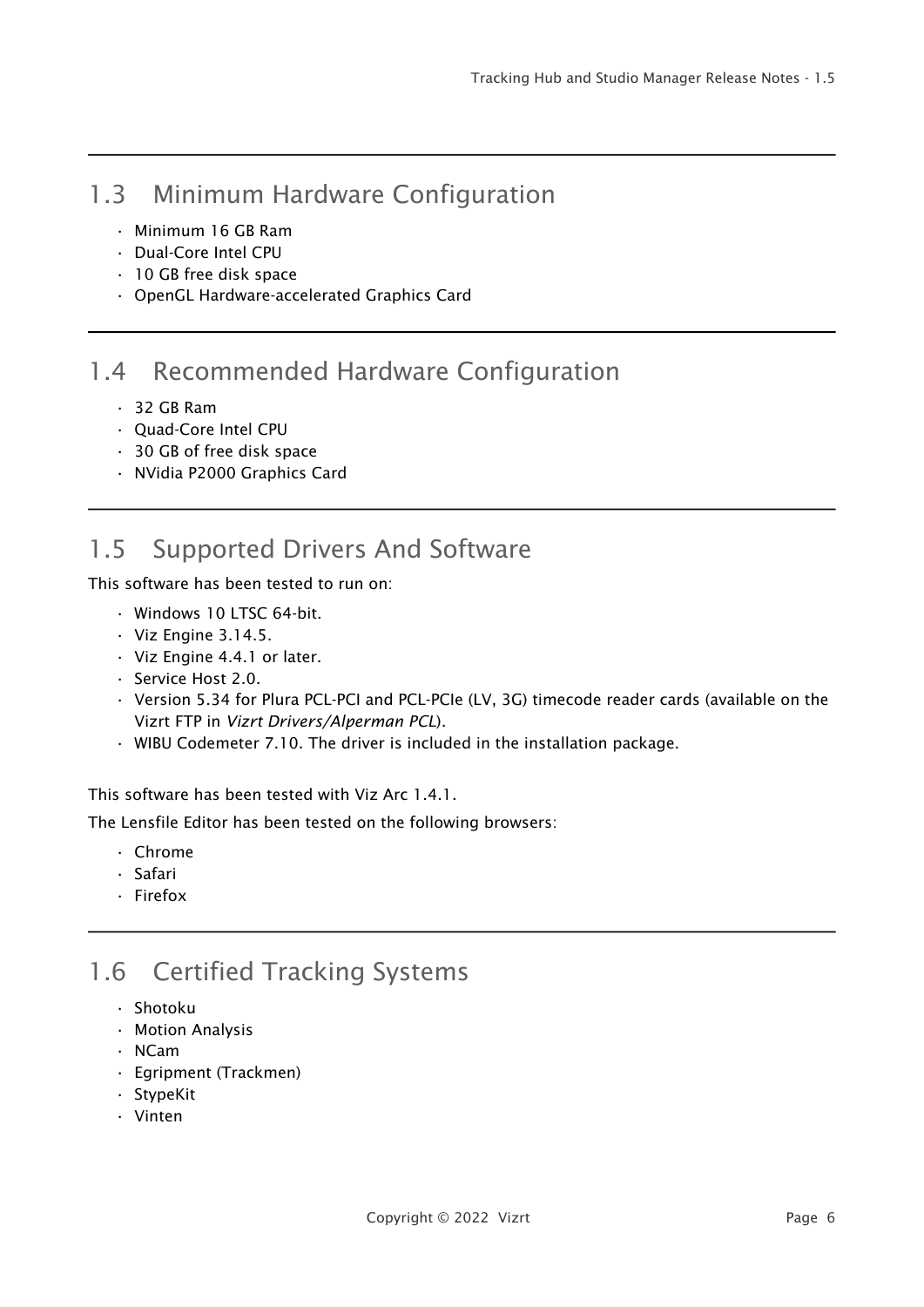- Free-D
- StarTracker
- Vicon tracking system
- XPecto
- Thoma
- BlackCam
- Spidercam FrameB
- Sony BRC X1000/800
- Panasonic AW-UE 150
- Panasonic AW-UE 100

### <span id="page-6-0"></span>1.7 Installation

- Administrator privileges are required to install Tracking Hub/Studio Manager.
- If the license dongle driver reports errors, please uninstall and reinstall the driver manually.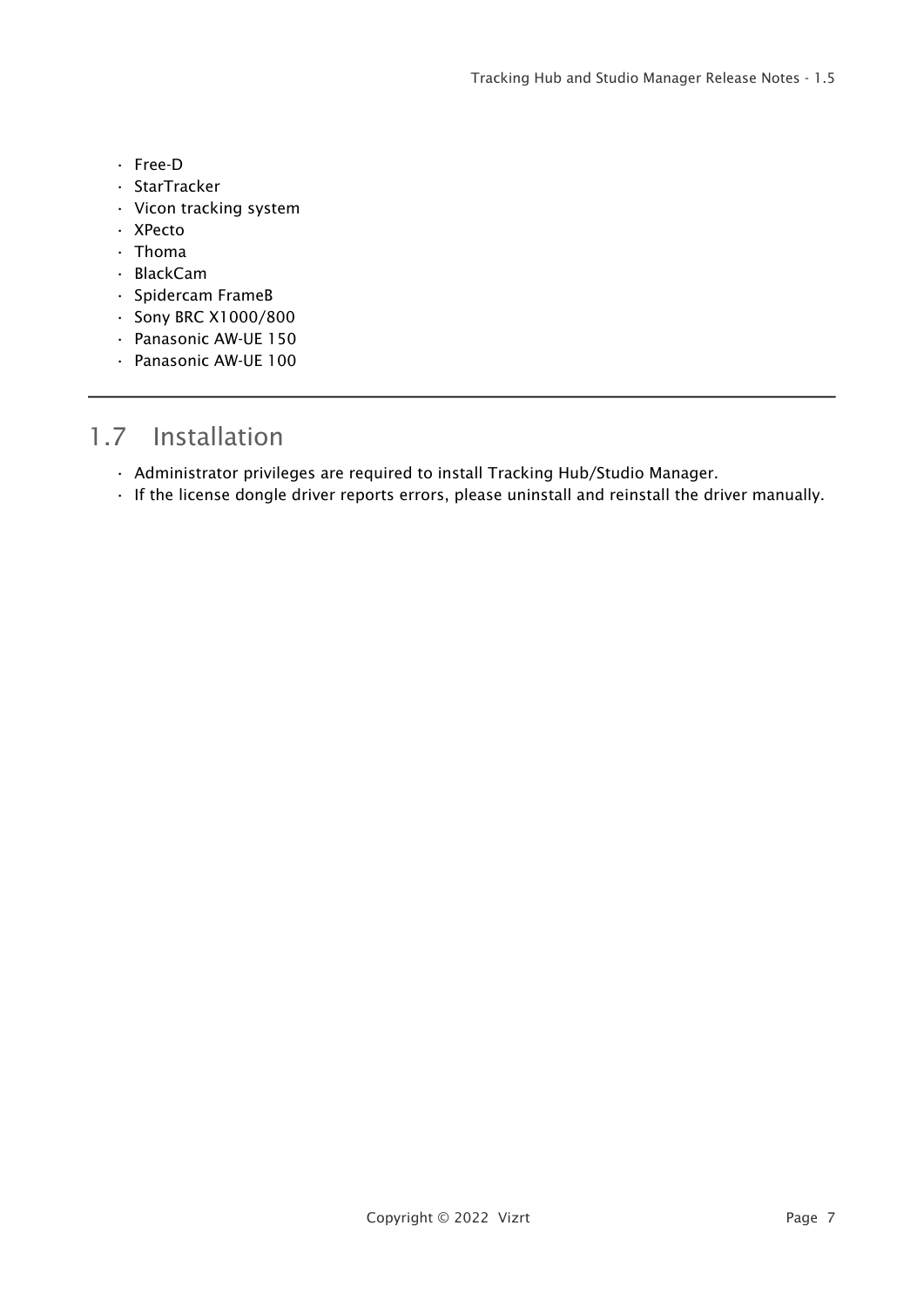## <span id="page-7-0"></span>2 Tracking Hub / Studio Manager 1.5.0

### Release Date: 2021-08-27

These are the release notes for Tracking Hub and Studio Manager version 1.5.0. This document describes the user-visible changes that have been made to the software since release 1.4.2.

### <span id="page-7-1"></span>2.1 New Features

| <b>Summary</b>                                                                                                   | <b>Key</b>                        |
|------------------------------------------------------------------------------------------------------------------|-----------------------------------|
| Tracking Hub to support 24, 25, 30 and 29.97 Hz frequencies                                                      | <b>VIZVS-159</b><br>5.            |
| Add support for skycam and cablecam protocols                                                                    | <b>VIZVS-159</b><br>ı.            |
| Loading configuration with post parameters has been improved                                                     | <b>VIZVS-158</b><br>0             |
| Add support for GeoPro protocol                                                                                  | <b>VIZVS-157</b><br>6             |
| Add support for replaying recorded sessions                                                                      | <b>VIZVS-150</b><br>$\Omega$      |
| Usability of the lens file editor has been improved                                                              | <b>VIZVS-149</b><br>6             |
| Support for TrackMen motion capture protocol added                                                               | <b>VIZVS-148</b><br>5             |
| The Tracking Hub can now send arbitrary commands during switching. This can be<br>used for chroma key switching. | <b>VIZVS-147</b><br>L             |
| Added support for EagleEye protocol                                                                              | <b>VIZVS-145</b><br>4             |
| The camera service can now send any amount of rigs to one engine                                                 | <b>VIZVS-117</b><br>1.            |
| Add support for hd-skycam /heli tracking protocol                                                                | <b>VIZVS-113</b><br>7             |
| Position data of a rig structure can now be displayed per rig                                                    | <b>VIZVS-105</b><br>$\mathcal{P}$ |
| A new tool for inspecting recorded post data has been added                                                      | <b>VIZVS-976</b>                  |
| Network time code from the engine is now implemented                                                             | <b>VIZVS-938</b>                  |
| The Studio Manager now supports auto login                                                                       | <b>VIZVS-626</b>                  |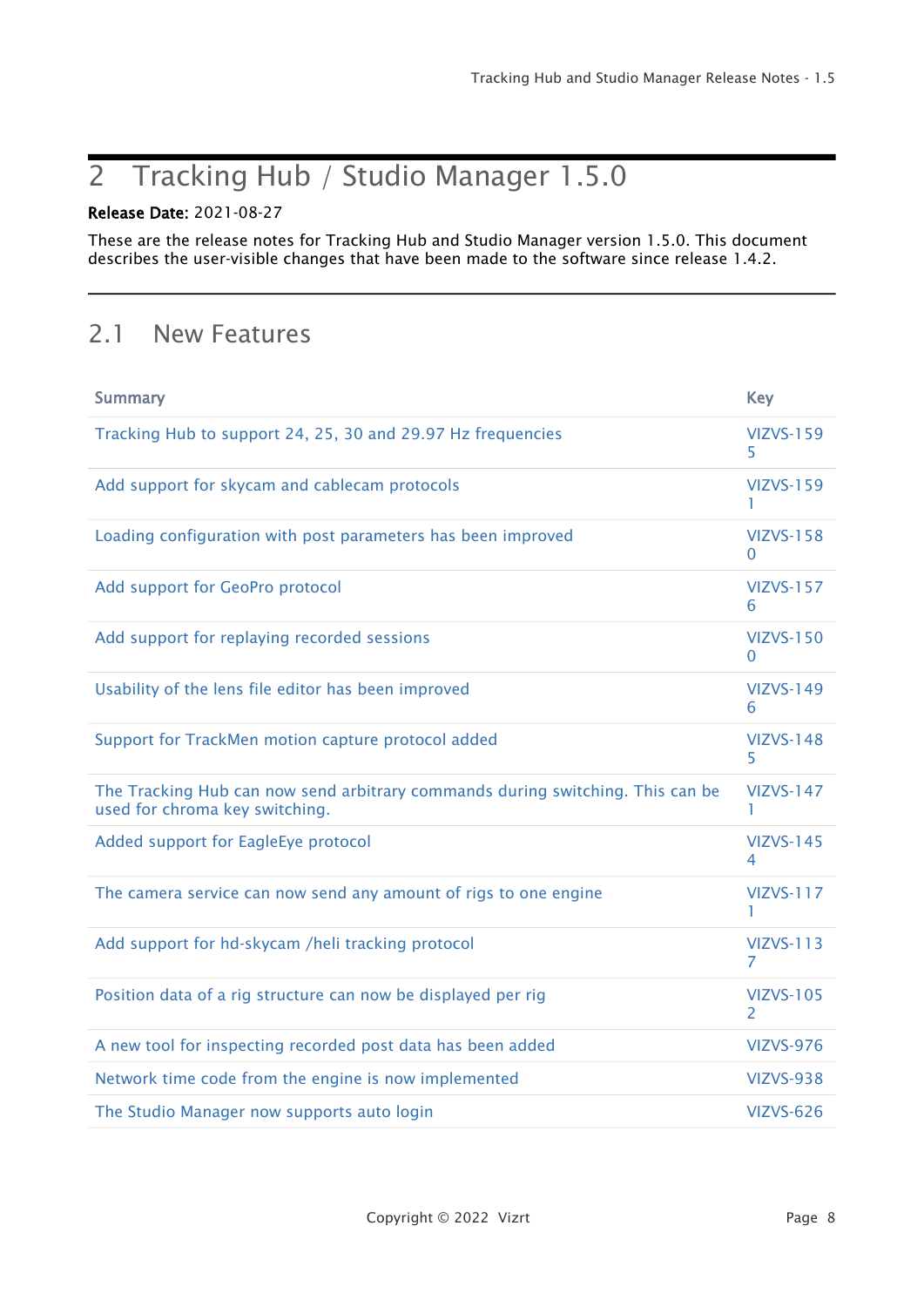#### [15 issues](https://jira.vizrt.com/secure/IssueNavigator.jspa?reset=true&jqlQuery=project+%3D+VIZVS+AND+issuetype+in+%28Improvement%2C+%22New+Feature%22%29+AND+fixVersion+%3D+VizVirtualSet-1.5.0+AND+Status+in+%28Closed%2C+Resolved%29+And+%22Release+Notes+Status%22++in+%28Needed%2C+Done%29++&src=confmacro)

## <span id="page-8-0"></span>2.2 Bug Fixes

| <b>Key</b>        |
|-------------------|
| VIZVS-1654        |
| VIZVS-1641        |
| VIZVS-1617        |
| VIZVS-1536        |
| VIZVS-1495        |
| VIZVS-1494        |
| VIZVS-1482        |
| <b>VIZVS-1394</b> |
|                   |

[8 issues](https://jira.vizrt.com/secure/IssueNavigator.jspa?reset=true&jqlQuery=project+%3D+VIZVS+AND+issuetype+%3D+Bug+AND+fixVersion+%3D+VizVirtualSet-1.5.0+AND+Status+in+%28Closed%2C+Resolved%29+And+%22Release+Notes+Status%22++in+%28Needed%2C+Done%29+++++++&src=confmacro)

### <span id="page-8-1"></span>2.3 Upcoming Changes

Tracking Hub 1.5.0 is the last version with support for Sentinel Dongles. Newer versions will support WIBU licensing only.

### <span id="page-8-2"></span>2.4 Minimum Hardware Configuration

- Minimum 16 GB Ram
- Dual-Core Intel CPU
- 10 GB free disk space
- OpenGL Hardware-accelerated Graphics Card

## <span id="page-8-3"></span>2.5 Recommended Hardware Configuration

- 32 GB Ram
- Quad-Core Intel CPU
- 30 GB of free disk space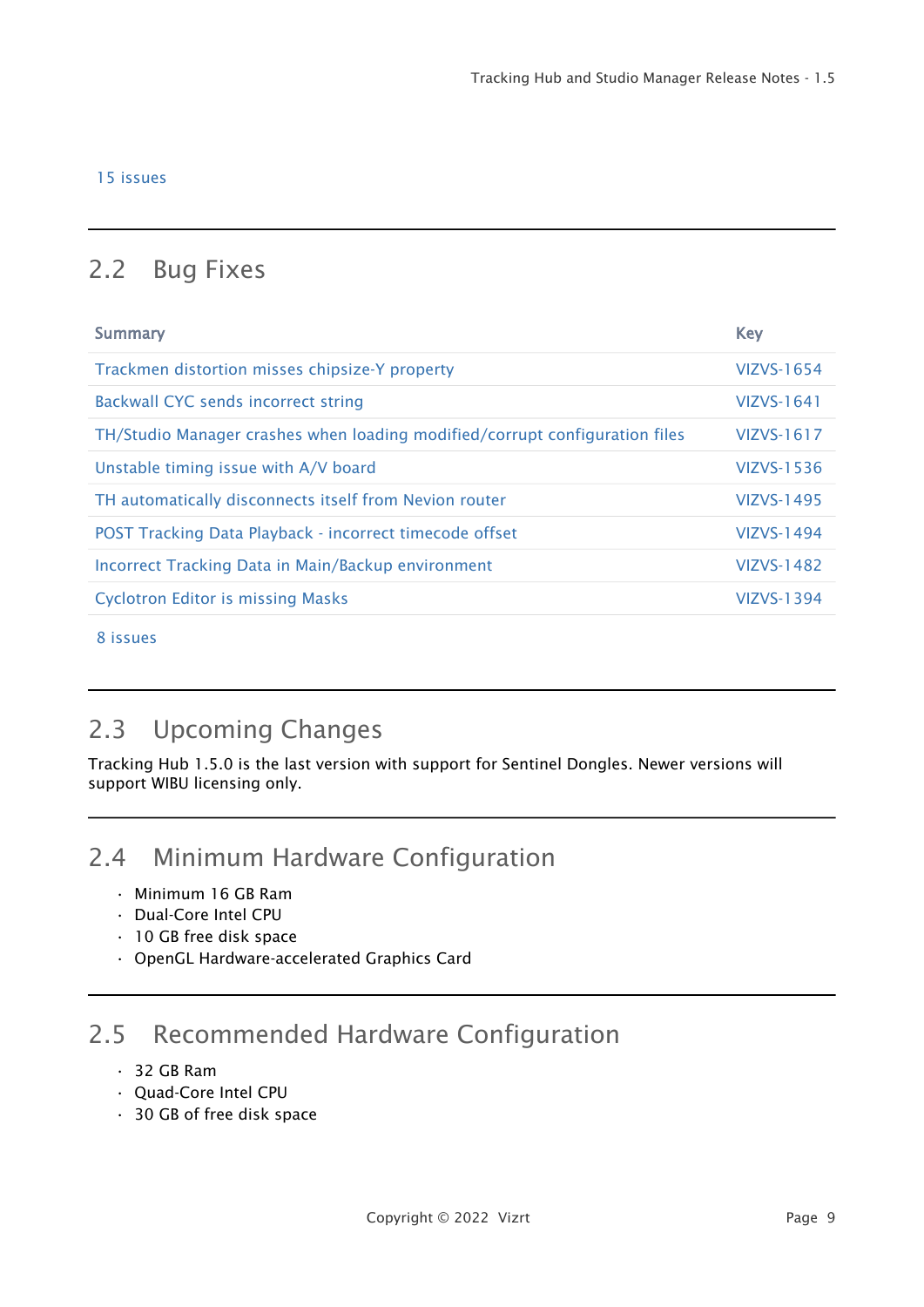• NVidia P2000 Graphics Card

### <span id="page-9-0"></span>2.6 Supported Drivers And Software

This software has been tested to run on:

- Windows 10 LTSC 64-bit.
- Viz Engine 3.7.2 or later.
- Viz Engine 4.3.0 or later.
- Service Host 2.0.
- Version 5.34 for Plura PCL-PCI and PCL-PCIe (LV, 3G) timecode reader cards (available on the Vizrt FTP in *Vizrt Drivers/Alperman PCL*).
- WIBU Codemeter 7.10. The driver is included in the installation package.

This software has been tested with Viz Arc 1.4.0.

The Lensfile Editor has been tested on the following browsers:

- Chrome
- Safari
- Firefox

### <span id="page-9-1"></span>2.7 Certified Tracking Systems

- Shotoku
- Motion Analysis
- NCam
- Egripment (Trackmen)
- StypeKit
- Vinten
- Free-D
- StarTracker
- Vicon tracking system
- XPecto
- Thoma
- BlackCam
- Spidercam FrameB
- Sony BRC X1000/800
- Panasonic AW-UE 150
- Panasonic AW-UE 100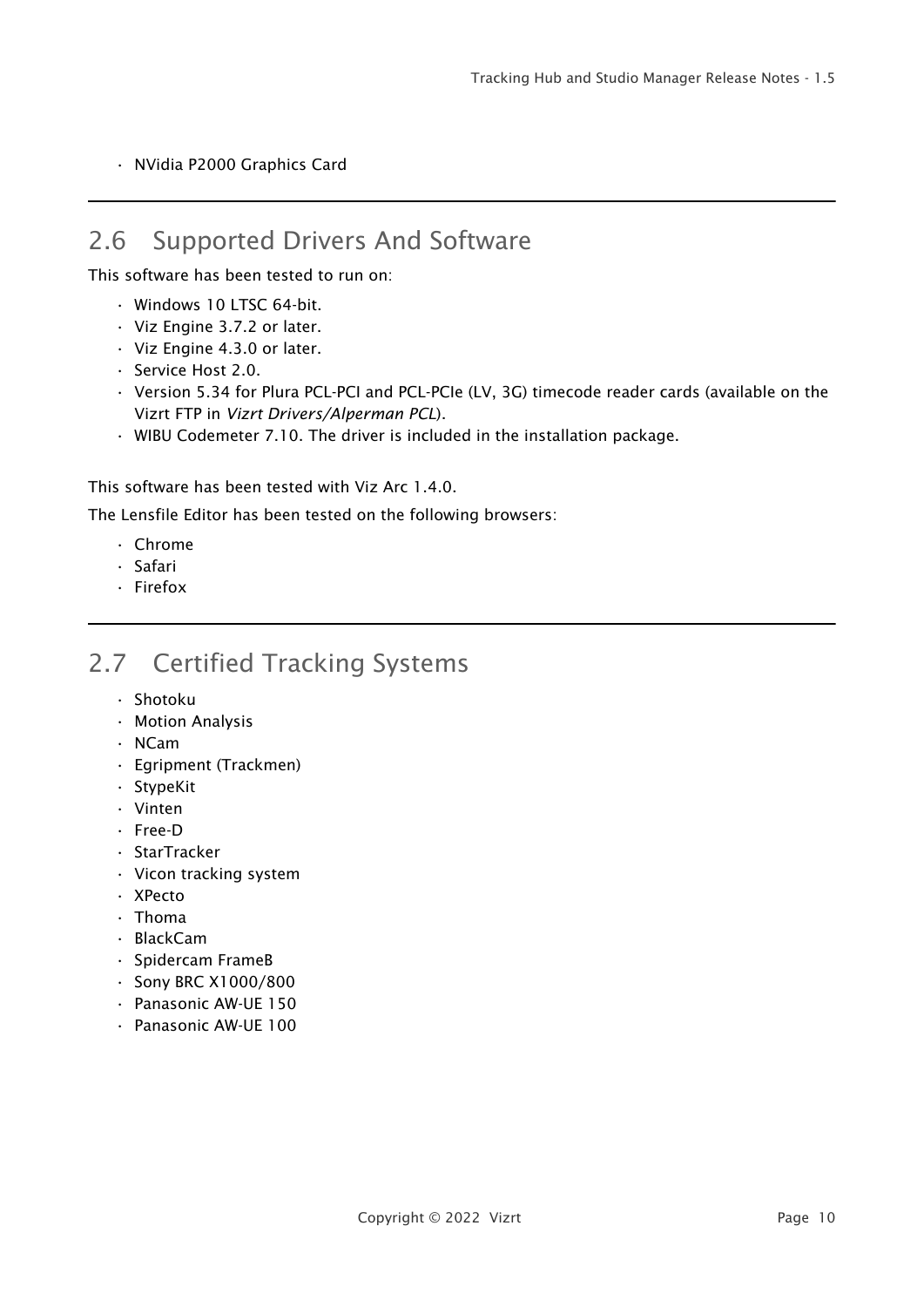### <span id="page-10-0"></span>2.8 Installation

- Administrator privileges are required to install Tracking Hub/Studio Manager.
- If the license dongle driver reports errors, please uninstall and reinstall the driver manually.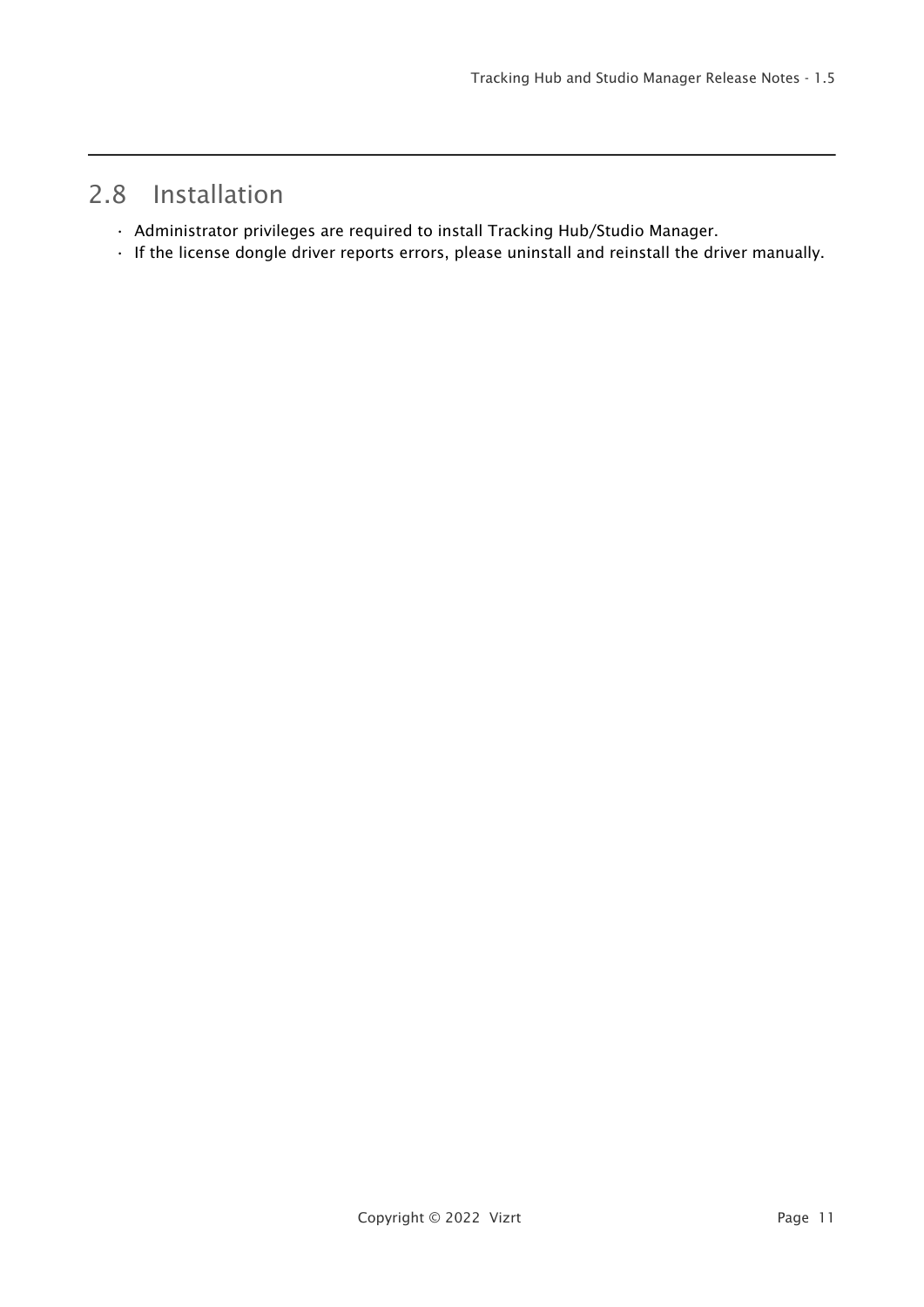## <span id="page-11-0"></span>3 Documentation

[Documentation for Tracking Hub and Studio Manager are available at the](http://documentation.vizrt.com/) Vizrt Documentation Center:

• [Tracking Hub](http://documentation.vizrt.com/tracking-hub)